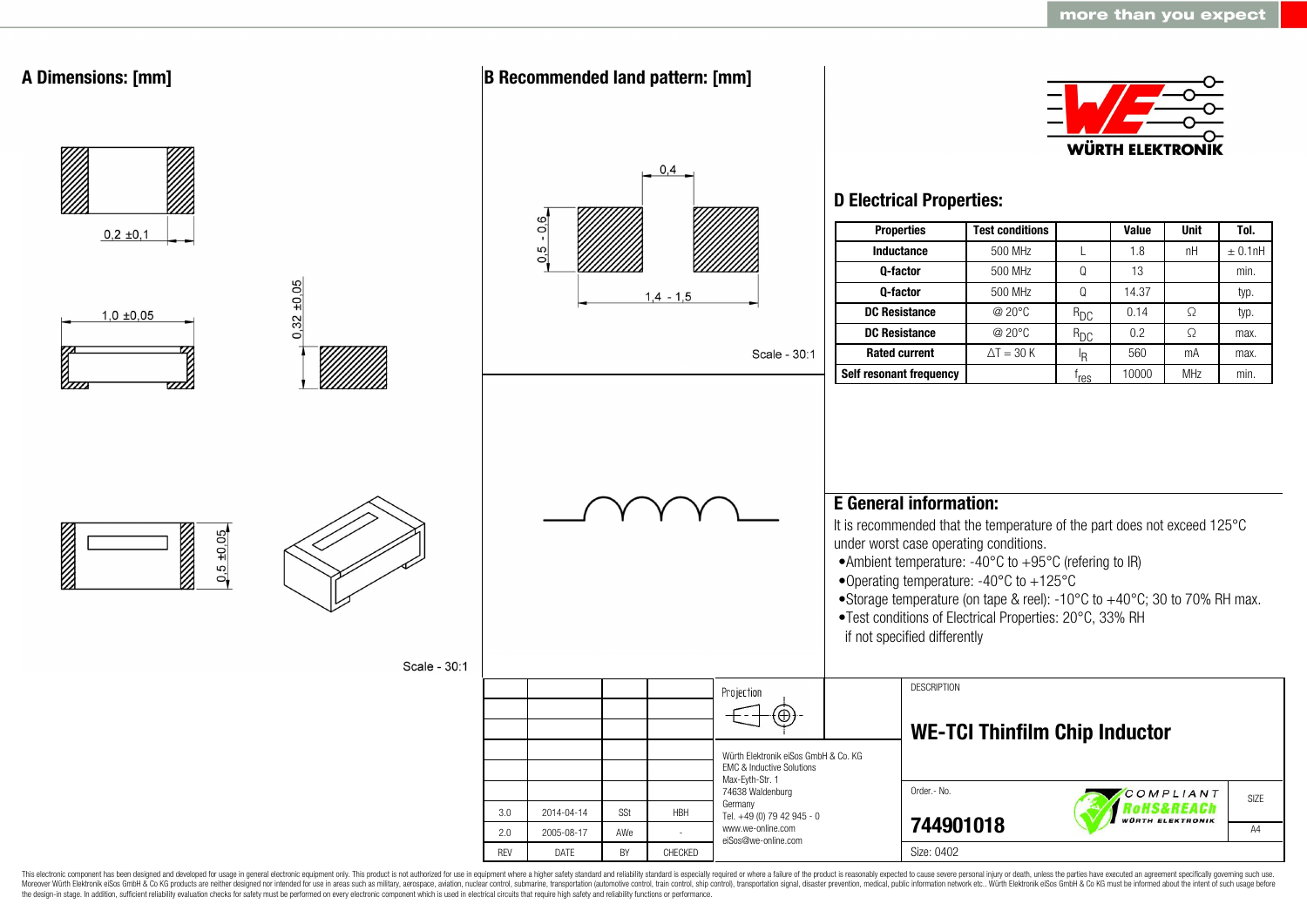



## **F3 Typical Q-factor vs. Frequency Characteristics: F2 Typical Inductance vs. Frequency Characteristics:**



**Frequency [GHz]** 

|            |            |           |            | Projection<br>$\textcircled{\scriptsize{+}}$                                                    |  | <b>DESCRIPTION</b>                   |                                       |                |
|------------|------------|-----------|------------|-------------------------------------------------------------------------------------------------|--|--------------------------------------|---------------------------------------|----------------|
|            |            |           |            | Würth Elektronik eiSos GmbH & Co. KG<br><b>EMC &amp; Inductive Solutions</b><br>Max-Eyth-Str. 1 |  | <b>WE-TCI Thinfilm Chip Inductor</b> |                                       |                |
|            |            |           |            | 74638 Waldenburg                                                                                |  | Order.- No.                          | COMPLIANT                             | SIZE           |
| 3.0        | 2014-04-14 | SSt       | <b>HBH</b> | Germany<br>Tel. +49 (0) 79 42 945 - 0                                                           |  |                                      | Rohs&REACh<br><b>WÜRTH ELEKTRONIK</b> |                |
| 2.0        | 2005-08-17 | AWe       |            | www.we-online.com<br>eiSos@we-online.com                                                        |  | 744901018                            |                                       | A <sub>4</sub> |
| <b>RFV</b> | DATF       | <b>BY</b> | CHECKED    |                                                                                                 |  | Size: 0402                           |                                       |                |

This electronic component has been designed and developed for usage in general electronic equipment only. This product is not authorized for use in equipment where a higher safety standard and reliability standard is espec Moreover Würth Elektronik eiSos GmbH & Co KG products are neither designed nor intended for use in areas such as military, aerospace, aviation, nuclear control, submarine, transportation (automotive control), stain control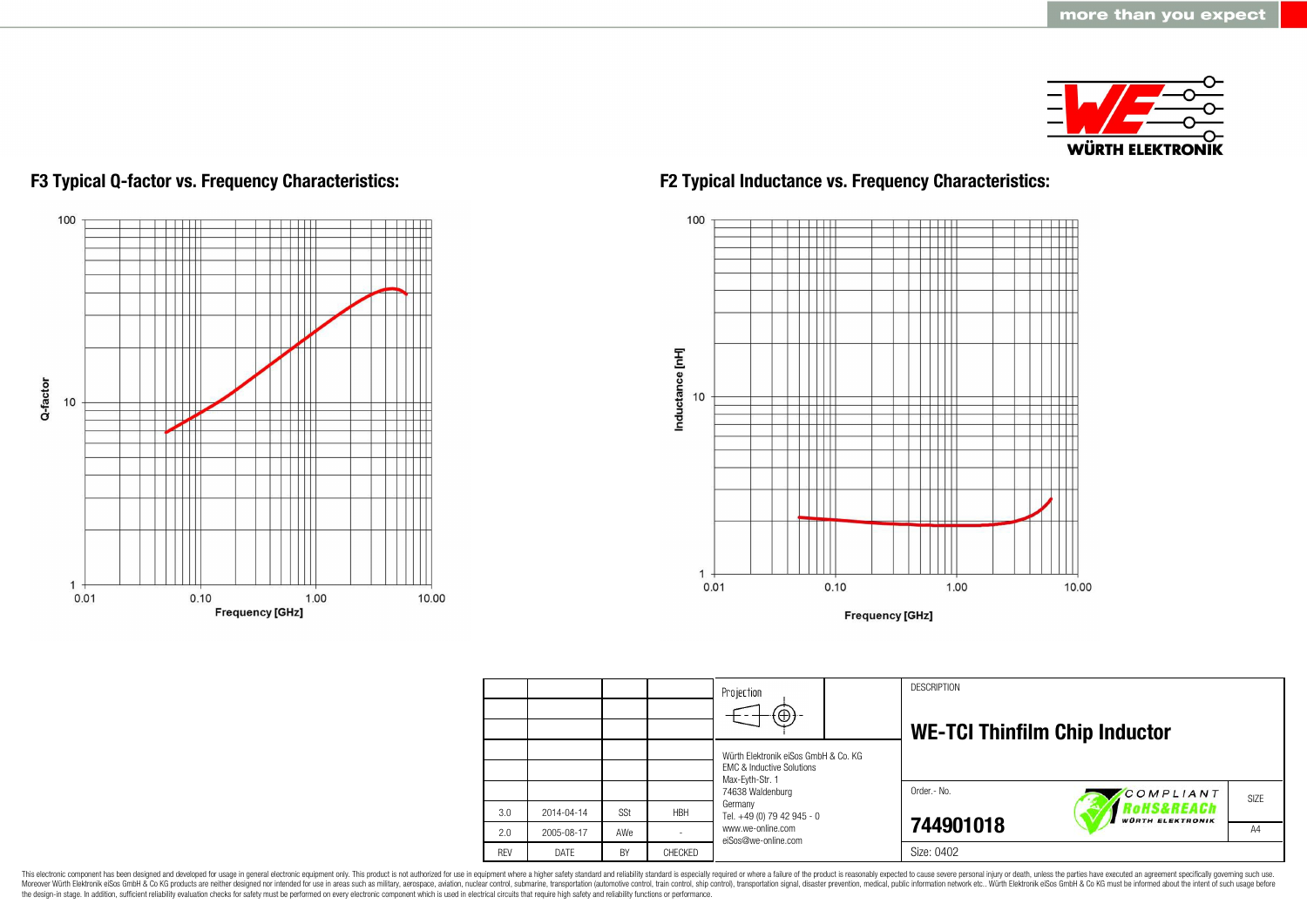## **H Soldering Specifications:**





# **H1: Classification Reflow Profile for SMT components: H2: Classification Reflow Profiles**

| <b>Profile Feature</b>                                                                                                                        | <b>Pb-Free Assembly</b>                             |  |  |
|-----------------------------------------------------------------------------------------------------------------------------------------------|-----------------------------------------------------|--|--|
| Preheat<br>- Temperature Min (T <sub>smin</sub> )<br>- Temperature Max (T <sub>Smax</sub> )<br>- Time $(t_s)$ from $(T_{smin}$ to $T_{smax})$ | $150^{\circ}$ C<br>$200\degree$ C<br>60-120 seconds |  |  |
| Ramp-up rate $(T_1$ to $T_p$ )                                                                                                                | 3°C/ second max.                                    |  |  |
| Liquidous temperature $(T1)$<br>Time $(t_1)$ maintained above $T_1$                                                                           | $217^{\circ}$ C<br>60-150 seconds                   |  |  |
| Peak package body temperature $(T_p)$                                                                                                         | See Table H <sub>3</sub>                            |  |  |
| Time within 5°C of actual peak temperature $(t_n)$                                                                                            | 20-30 seconds                                       |  |  |
| Ramp-down rate ( $T_P$ to $T_I$ )                                                                                                             | 6°C/ second max.                                    |  |  |
| Time 25°C to peak temperature                                                                                                                 | 8 minutes max.                                      |  |  |

refer to IPC/JEDEC J-STD-020D

## **H3: Package Classification Reflow Temperature**

|                         | <b>Package Thickness</b> | Volume mm <sup>3</sup><br>$350$ | Volume mm <sup>3</sup><br>$350 - 2000$ | Volume mm <sup>3</sup><br>>2000 |
|-------------------------|--------------------------|---------------------------------|----------------------------------------|---------------------------------|
| <b>PB-Free Assembly</b> | $< 1.6$ mm               | $260^{\circ}$ C                 | $260^{\circ}$ C                        | $260^{\circ}$ C                 |
| <b>PB-Free Assembly</b> | $1.6 - 2.5$ mm           | $260^{\circ}$ C                 | $250^{\circ}$ C                        | $245^{\circ}$ C                 |
| <b>PB-Free Assembly</b> | $> 2.5$ mm               | $250^{\circ}$ C                 | $245^{\circ}$ C                        | $245^{\circ}$ C                 |

refer to IPC/JEDEC J-STD-020D



This electronic component has been designed and developed for usage in general electronic equipment only. This product is not authorized for use in equipment where a higher safety standard and reliability standard is espec Moreover Würth Elektronik eiSos GmbH & Co KG products are neither designed nor intended for use in areas such as military, aerospace, aviation, nuclear control, submarine, transportation (automotive control, ship control), the design-in stage. In addition, sufficient reliability evaluation checks for safety must be performed on every electronic component which is used in electrical circuits that require high safety and reliability functions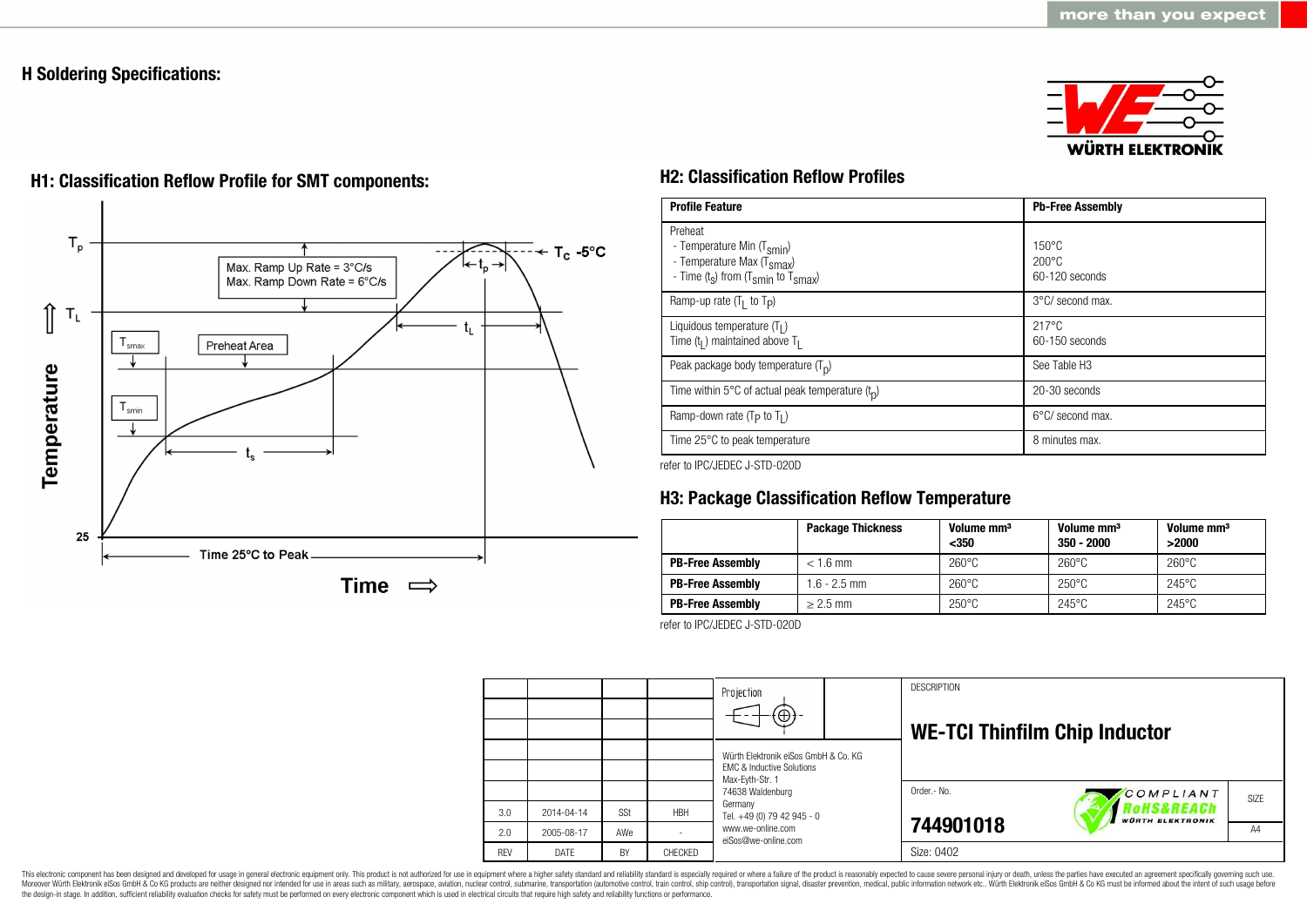## **I Cautions and Warnings:**

## **The following conditions apply to all goods within the product series of WE-TCI of Würth Elektronik eiSos GmbH & Co. KG:**

## **General:**

All recommendations according to the general technical specifications of the data sheet have to be complied with.

The usage and operation of the product within ambient conditions, which probably alloy or harm the wire isolation, has to be avoided.

If the product is potted in customer applications, the potting material might shrink during and after hardening. The product is exposed to the pressure of the potting material with the effect that the core, wire and termination is possibly damaged by this pressure and so the electrical as well as the mechanical characteristics are endangered to be affected. After the potting material is cured, the core, wire and termination of the product have to be checked if any reduced electrical or mechanical functions or destructions have occurred.

The responsibility for the applicability of customer specific products and use in a particular customer design is always within the authority of the customer. All technical specifications for standard products do also apply to customer specific products.

Cleaning agents that are used to clean the customer application might damage or change the characteristics of the component, body, pins or termination.

Direct mechanical impact to the product shall be prevented as the core material could flake or in the worst case it could break.

## **Product specific:**

Follow all instructions mentioned in the data sheet, especially:

- •The soldering profile has to be complied with according to the technical reflow soldering specification, otherwise this will void the warranty.
- •All products shall be used before the end of the period of 12 months based on the product date code, if not a 100% solderability can´t be ensured.
- •Violation of the technical product specifications such as exceeding the nominal rated current will void the warranty.

The general and product specific cautions comply with the state of the scientific and technical knowledge and are believed to be accurate and reliable; however, no responsibility is assumed for inaccuracies or incompleteness.



|            |            |            |            | Projection<br>$\Theta$                                                                          |  | <b>DESCRIPTION</b><br><b>WE-TCI Thinfilm Chip Inductor</b> |                                       |      |
|------------|------------|------------|------------|-------------------------------------------------------------------------------------------------|--|------------------------------------------------------------|---------------------------------------|------|
|            |            |            |            | Würth Elektronik eiSos GmbH & Co. KG<br><b>FMC &amp; Inductive Solutions</b><br>Max-Eyth-Str. 1 |  |                                                            |                                       |      |
|            |            |            |            | 74638 Waldenburg                                                                                |  | Order.- No.                                                | COMPLIANT                             | SIZE |
| 3.0        | 2014-04-14 | <b>SSt</b> | <b>HBH</b> | Germany<br>Tel. +49 (0) 79 42 945 - 0                                                           |  |                                                            | RoHS&REACh<br><b>WÜRTH ELEKTRONIK</b> |      |
| 2.0        | 2005-08-17 | AWe        |            | www.we-online.com<br>eiSos@we-online.com                                                        |  | 744901018                                                  |                                       | A4   |
| <b>REV</b> | DATE       | BY         | CHECKED    |                                                                                                 |  | Size: 0402                                                 |                                       |      |

This electronic component has been designed and developed for usage in general electronic equipment only. This product is not authorized for use in equipment where a higher safety standard and reliability standard is espec Moreover Würth Elektronik eiSos GmbH & Co KG products are neither designed nor intended for use in areas such as military, aerospace, aviation, nuclear control, submarine, transportation (automotive control), tain control) the design-in stage. In addition, sufficient reliability evaluation checks for safety must be performed on every electronic component which is used in electrical circuits that require high safety and reliability functions